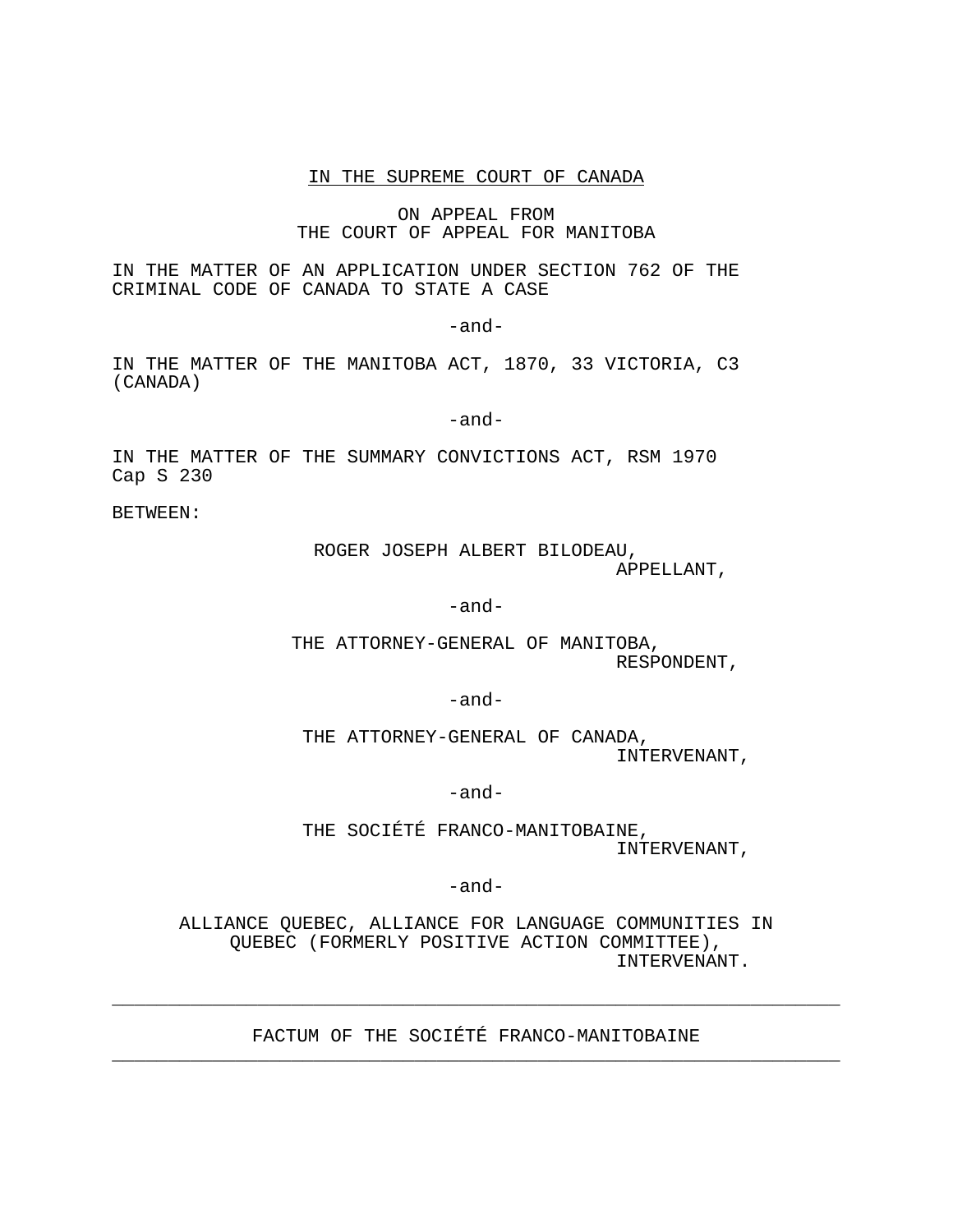#### IN THE SUPREME COURT OF CANADA

Names and Addresses of the Solicitors for the Parties and their respective Ottawa Agents VAUGHAN L. BAIRD, Esq., Q.C. MESSRS. HERRIDGE, TOLMIE Messrs. Newman, MacLean Barristers and Solicitors 436 Main Street 116 Albert Street Winnipeg, Manitoba **Chamana Caraccer** Ottawa, Ontario R3B 1B2 K1P 5G3 Ottawa Agents for the Solicitor for the Attorney-General of Manitoba GORDON E. PILKEY, Esq., Q.C. MESSRS. SOLOWAY, WRIGHT<br>Deputy Attorney-General of Barristers and Solicitors Deputy Attorney-General of Manitoba 171 Metcalfe Street 6th Floor, 405 Broadway **Canady Contains**, Ontario Winnipeg, Manitoba K2P 1P3 R3C 3L6 Ottawa Agents for the Solicitor for the Appellant L.J. ROY, Esq., Q.C. ROGER TASSE, Esq., Q.C. Messrs. Monk, Goodwin Deputy Attorney-General of 500 - 232 Portage Avenue Canada<br>Winnipeg, Manitoba Cepartmen Department of Justice R3C OA1 **Justice Building** Kent and Wellington Ottawa, Ontario K1A OH8 Ottawa Agent for the Solicitor for the Intervenant, The Attorney-General of Canada

JOSEPH ELIOT MAGNET, Esq. 57 Copernicus Street Suite 357 Ottawa, Ontario K1N 6N5

Solicitor for the Intervenant, Société Franco-Manitobaine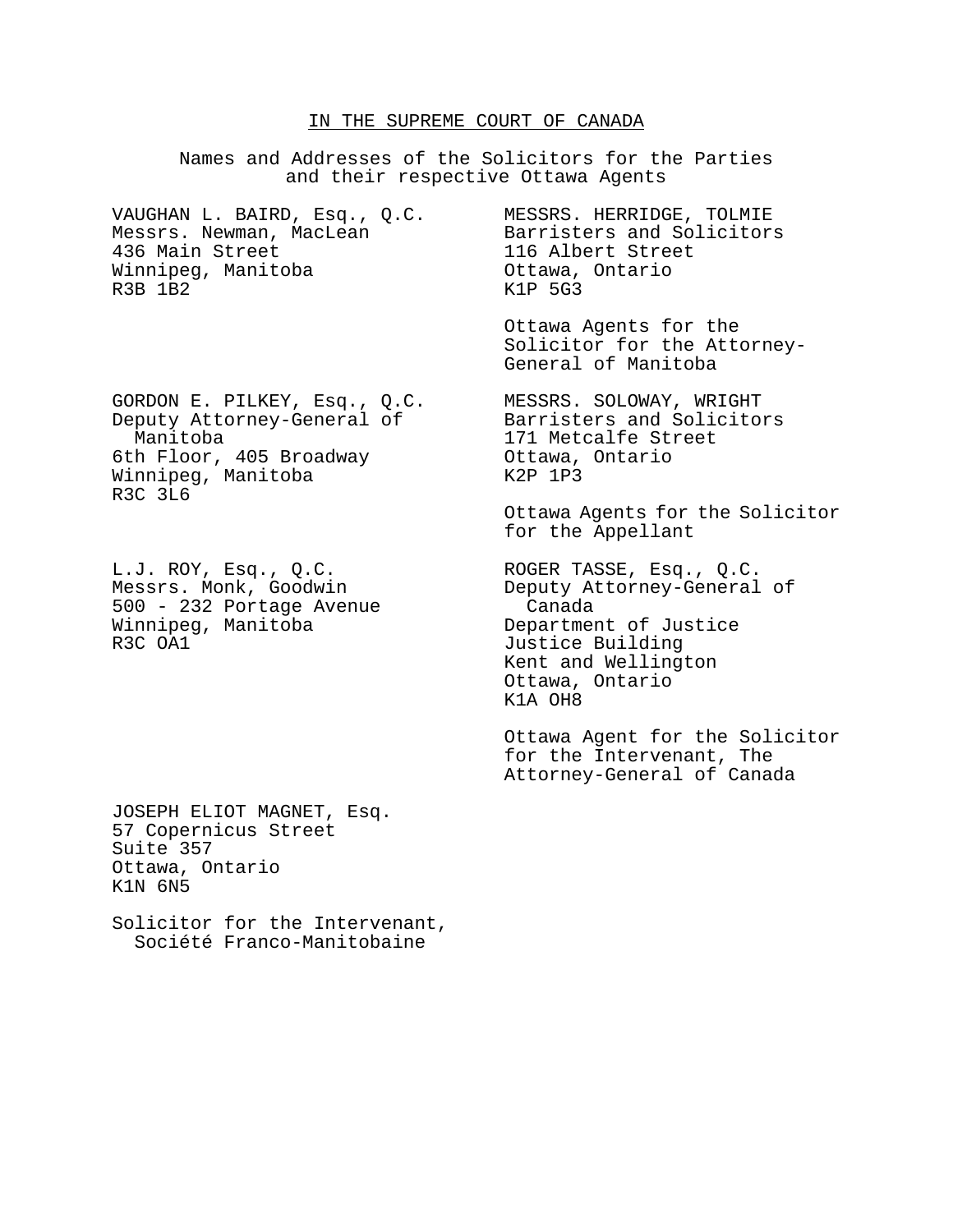Montreal, Quebec 160 Elgin Street<br>
H3A lW9 160 Ottawa, Ontario

STEPHEN A. SCOTT, Esq. MESSRS. GOWLING & HENDERSON 3644 Peel Street Barristers and Solicitors Ottawa, Ontario K1N 8S3

> Ottawa Agents for the Solicitor for the Intervenant, Alliance Quebec, Alliance for Language Communities in Quebec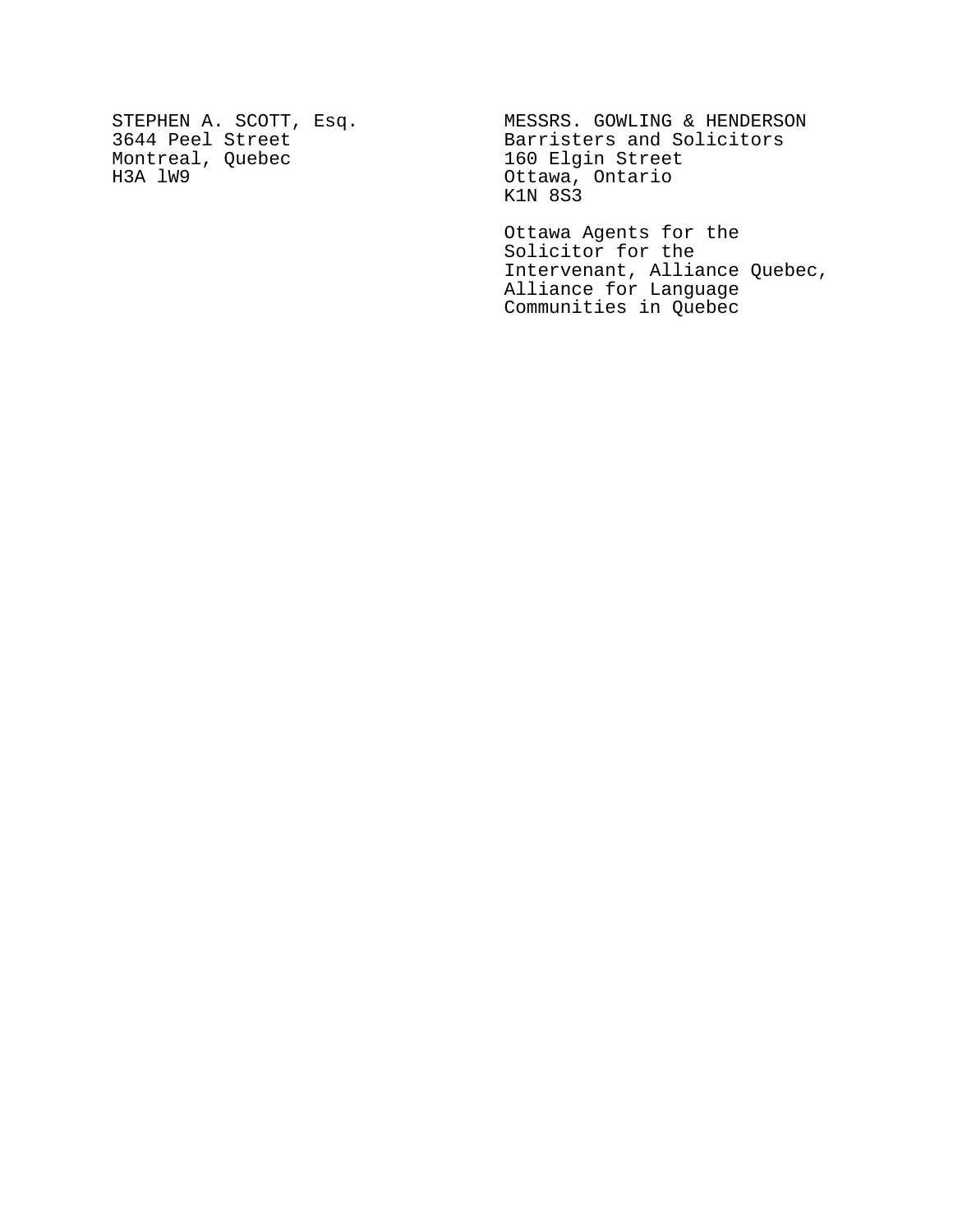# INDEX

# Page

| PART II | The Points in Issue and the Intervenant's<br>Position with Respect thereto  2 |  |
|---------|-------------------------------------------------------------------------------|--|
|         |                                                                               |  |
|         |                                                                               |  |
|         |                                                                               |  |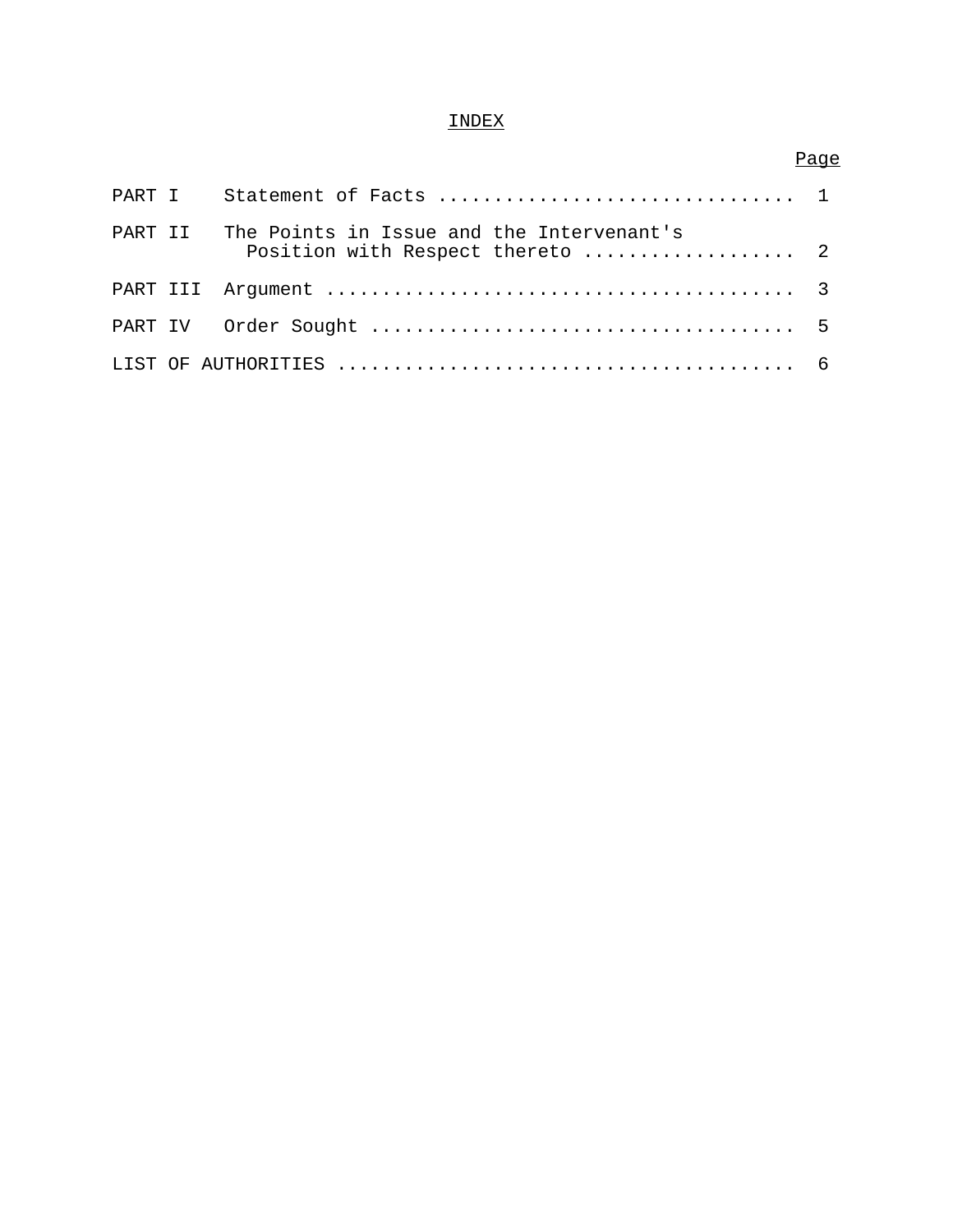Factum of the Société Franco-Manitobaine Statement of Facts

## PART I

\_\_\_\_\_\_\_\_\_\_\_\_\_\_\_\_\_\_\_\_\_\_\_\_\_\_\_\_\_\_\_\_\_\_\_\_\_\_\_\_\_\_\_\_\_\_\_\_\_\_\_\_\_\_\_\_\_

## STATEMENT OF FACTS

1. Roger Bilodeau is a member of the French speaking community of Manitoba. On the 29th day of May, 1980 he was served with a summons issued under the Summary Convictions Act charging him with the offence of speeding contrary to the Highway Traffic Act.

2. The summons was printed only in English. The Summary Convictions Act and the Highway Traffic Act are printed and published only in English.

3. Mr. Bilodeau moved for dismissal on the grounds that the summons is invalid because the Acts pursuant to which it was issued are ultra vires for conflict with s. 23 of the Manitoba Act. The Application was dismissed. Mr. Bilodeau appealed by way of stated case to the Court of Appeal which, in a split decision, denied the appeal. Leave to Appeal to this Court was granted on the 16th day of November, 1981.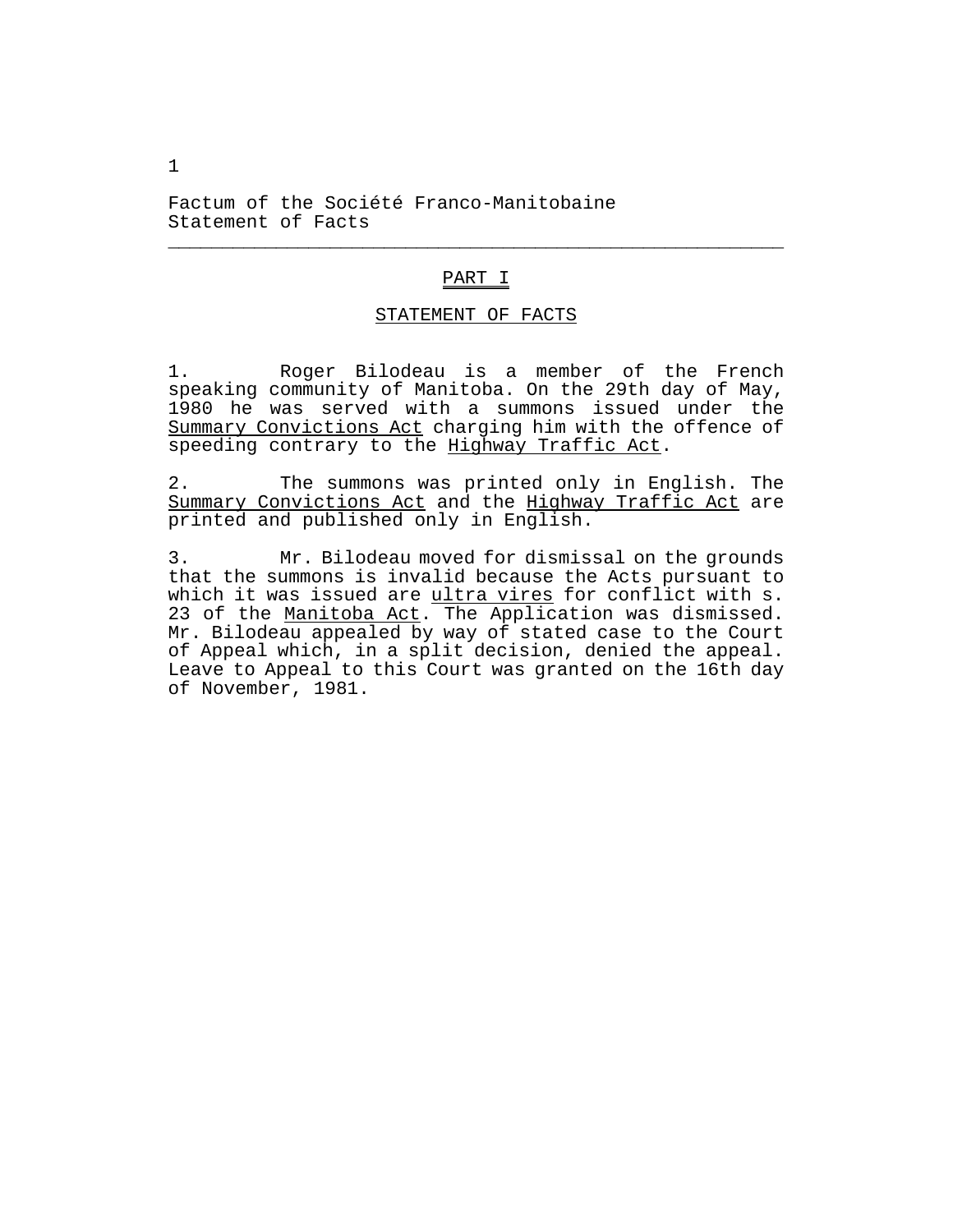Factum of the Société Franco-Manitobaine Points in Issue

## PART II

\_\_\_\_\_\_\_\_\_\_\_\_\_\_\_\_\_\_\_\_\_\_\_\_\_\_\_\_\_\_\_\_\_\_\_\_\_\_\_\_\_\_\_\_\_\_\_\_\_\_\_\_\_\_\_\_\_

## THE POINTS IN ISSUE AND THE INTERVENANT'S POSITION WITH RESPECT THERETO

1. Are the Summary Convictions Act and the Highway Traffic Act ultra vires, invalid or inoperative by reason of the fact that they were not printed and published in both the English and French languages as required by s. 23 of the Manitoba Act, but in English only?

### Intervenant's Position

The Summary Convictions Act and the Highway Traffic Act never became law, and in that sense are radically invalid. Prosecutions cannot validly be pursued under them after the date of this Court's opinion in the Manitoba Language Rights Reference.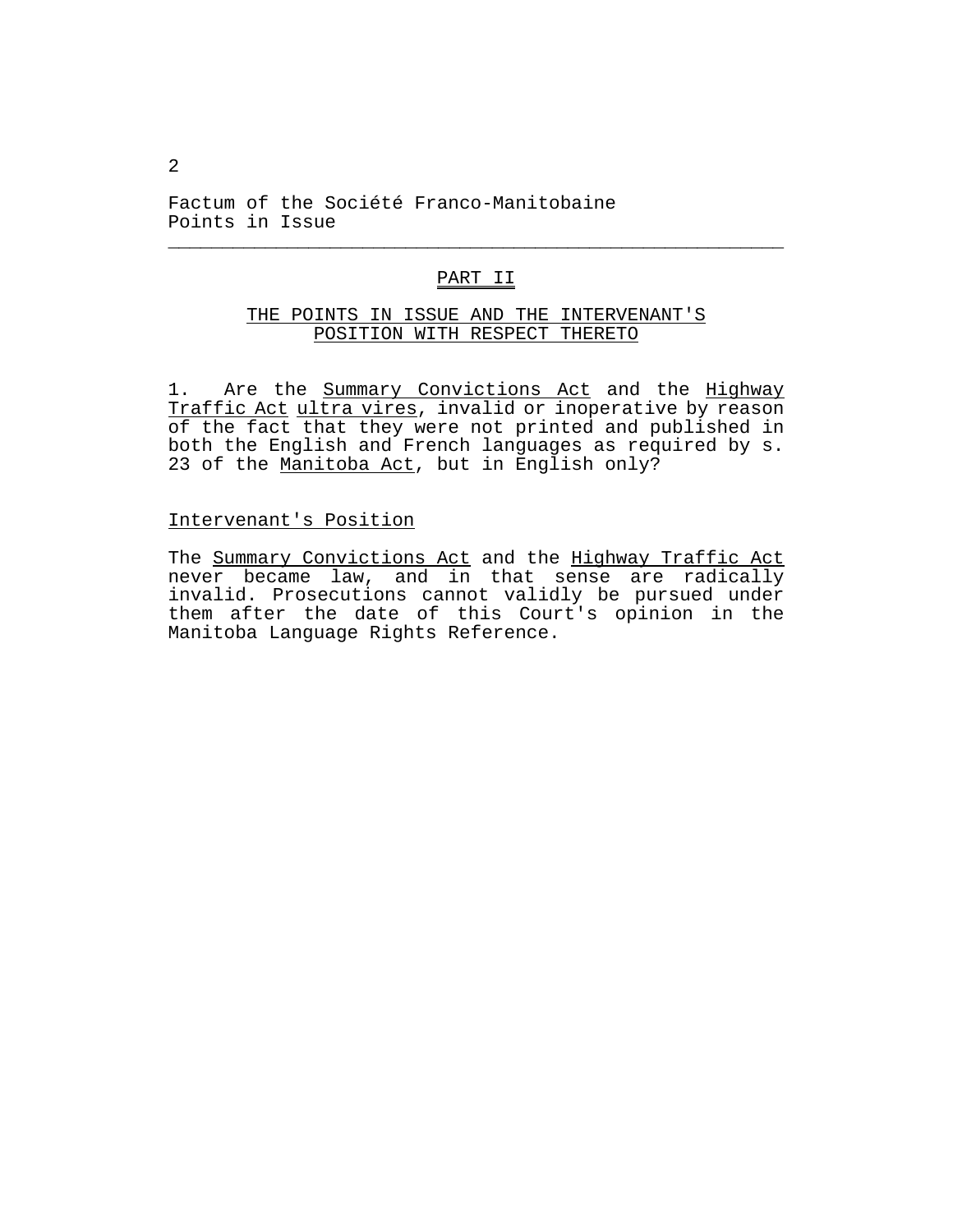Factum of the Société Franco-Manitobaine Argument

## PART III

\_\_\_\_\_\_\_\_\_\_\_\_\_\_\_\_\_\_\_\_\_\_\_\_\_\_\_\_\_\_\_\_\_\_\_\_\_\_\_\_\_\_\_\_\_\_\_\_\_\_\_\_\_\_\_\_\_\_\_

#### ARGUMENT

1. Intervenant repeats and adopts the arguments in its factum in the Manitoba Language Rights Reference, paras. 1 - 42. In particular, intervenant adopts the submission at para. 29:

> "It is submitted that the authority of entities, officers and officials deriving power to act de facto under Manitoba Legislation comes to an end with this Court's ruling of invalidity [in the Reference]".

2. Mr. Bilodeau was charged prior to this Court's decision in the Reference. He objected to the proceedings immediately, alleging invalidity of the relevant statutes.

3. De facto authority rests on submission to acknowledgement or invocation of governmental power. De facto authority cannot resist direct challenge. In Ex Parte Eliza Mainville (1898), 1 Can. Crim. Cas. 528 (Que. Q.B.) the accused challenged the qualification of the Deputy Recorder before whom she appeared. On appeal from her conviction, Wurtele, J. held that as the Deputy Recorder has not taken the oaths required by law, he was not duly qualified. Accordingly, the conviction was quashed. Prior to the decision in Mainville, Thomas Curry had appeared before the same Deputy Recorder. He had made no objection to the Deputy Recorder's qualification. One week after Mainville, Curry appealed his sentence, claiming the Deputy Recorder had not been qualified to sit. Wurtele, J. dismissed the appeal on the ground that as to Curry, the Deputy Recorder was a judge de facto. He distinguished the two cases as follows:

> "In the previous case [Mainville], it appeared that the Deputy Recorder's qualification, and right and power to act were challenged at the hearing by the defendant, and that the point was raised that he was not qualified to act, in consequence of having failed to take the oath of allegiance and the oath of office or judicial oath, after his appointment. Such being the case, he ceased to occupy the position of a judge de

3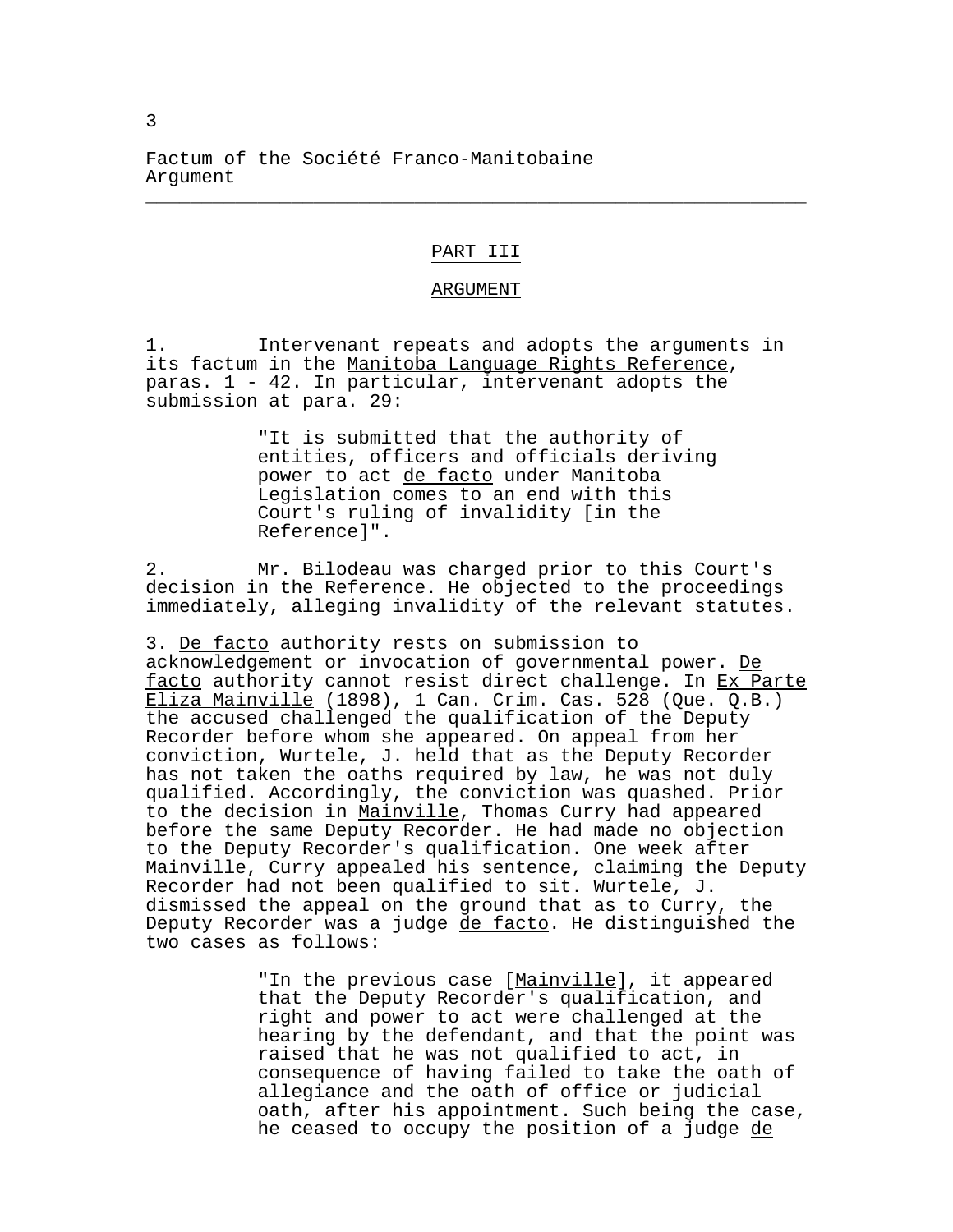Factum of the Société Franco-Manitobaine Argument

> facto as regarded the defendant, and became a mere intruder in the office. His judgment, therefore, was not valid and binding as that of a judge de facto, and having been rendered by a mere intruder in the office, was illegal and null. Under these circumstances, after it having been ascertained that the oaths had really not been taken, I maintained the writ of habeas corpus, and ordered the discharge of the petitioner.

\_\_\_\_\_\_\_\_\_\_\_\_\_\_\_\_\_\_\_\_\_\_\_\_\_\_\_\_\_\_\_\_\_\_\_\_\_\_\_\_\_\_\_\_\_\_\_\_\_\_\_\_\_\_\_\_\_\_\_

But in the present case, the Deputy Recorder's qualification was not denied, and his power to act was not challenged by the defendant. While sitting in the case, he was really a 'judge de facto,' and the sentence or judgment which he rendered is therefore valid and binding."

Ex Parte Thomas Curry (1898), 1 Can. Crim. Cas. 532, 533 (Que. Q.B.).

4. It is submitted that, as to Roger Bilodeau, Judge Gyles was not a judge de facto, as the statutory authority investing him with jurisdiction was promptly challenged. Accordingly, it is submitted that the appeal should be allowed and the conviction quashed.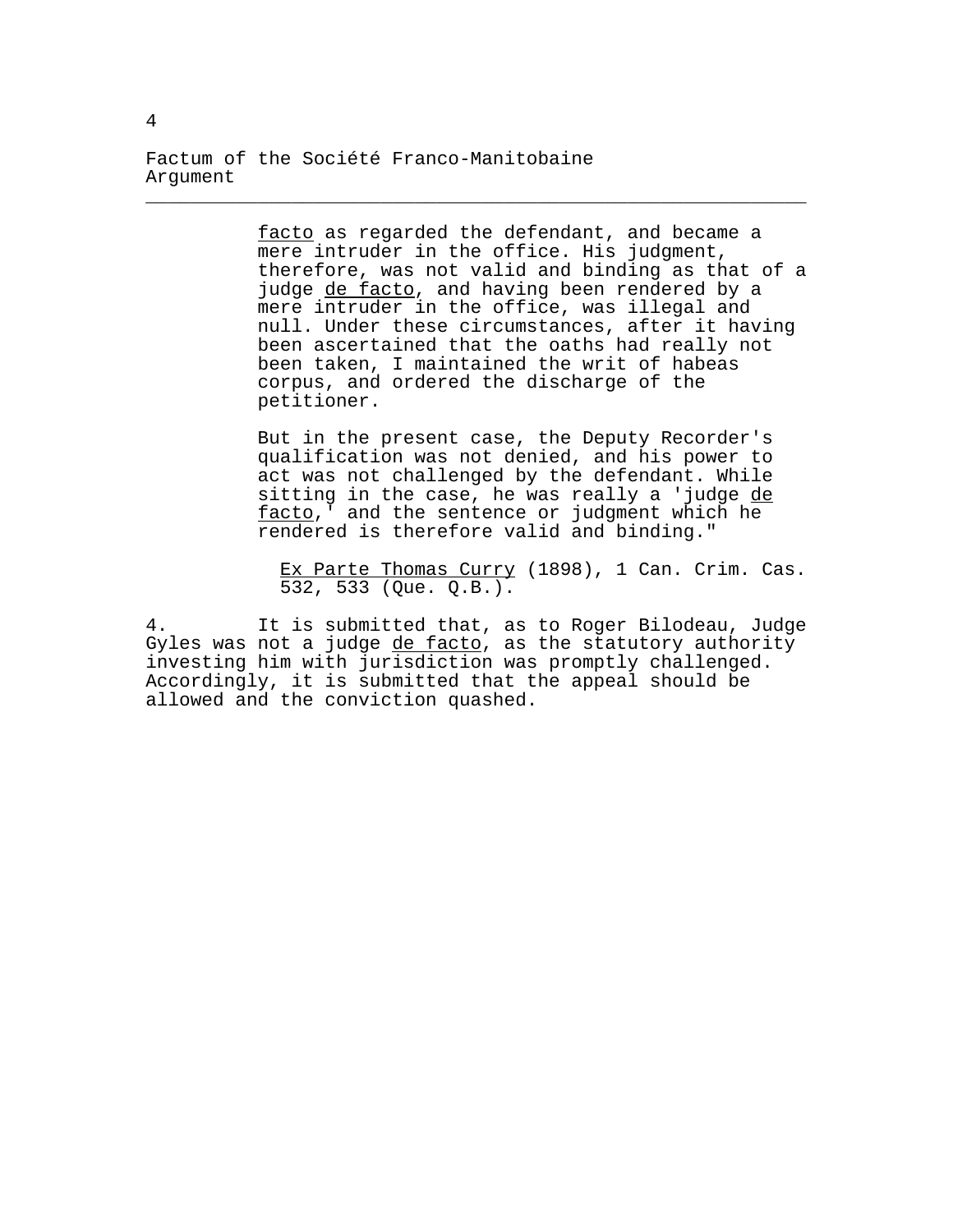Factum of the Société Franco-Manitobaine Order Sought

## PART IV

\_\_\_\_\_\_\_\_\_\_\_\_\_\_\_\_\_\_\_\_\_\_\_\_\_\_\_\_\_\_\_\_\_\_\_\_\_\_\_\_\_\_\_\_\_\_\_\_\_\_\_\_\_\_\_\_\_\_\_

### ORDER SOUGHT

1. Intervenant asks this Honourable Court to answer the constitutional question posed as follows:

> The Summary Convictions Act and the Highway Traffic Act never became law, and in that sense are radically invalid.

2. Intervenant asks this Honourable Court for an order:

- (a) allowing the appeal;
- (b) quashing the conviction;
- (c) for its costs.

ALL OF WHICH IS RESPECTFULLY SUBMITTED

OTTAWA, Ontario May 20, 1984

> JOSEPH ELIOT MAGNET Counsel, Société Franco-Manitobaine

\_\_\_\_\_\_\_\_\_\_\_\_\_\_\_\_\_\_\_\_\_\_\_\_\_\_\_\_\_

5